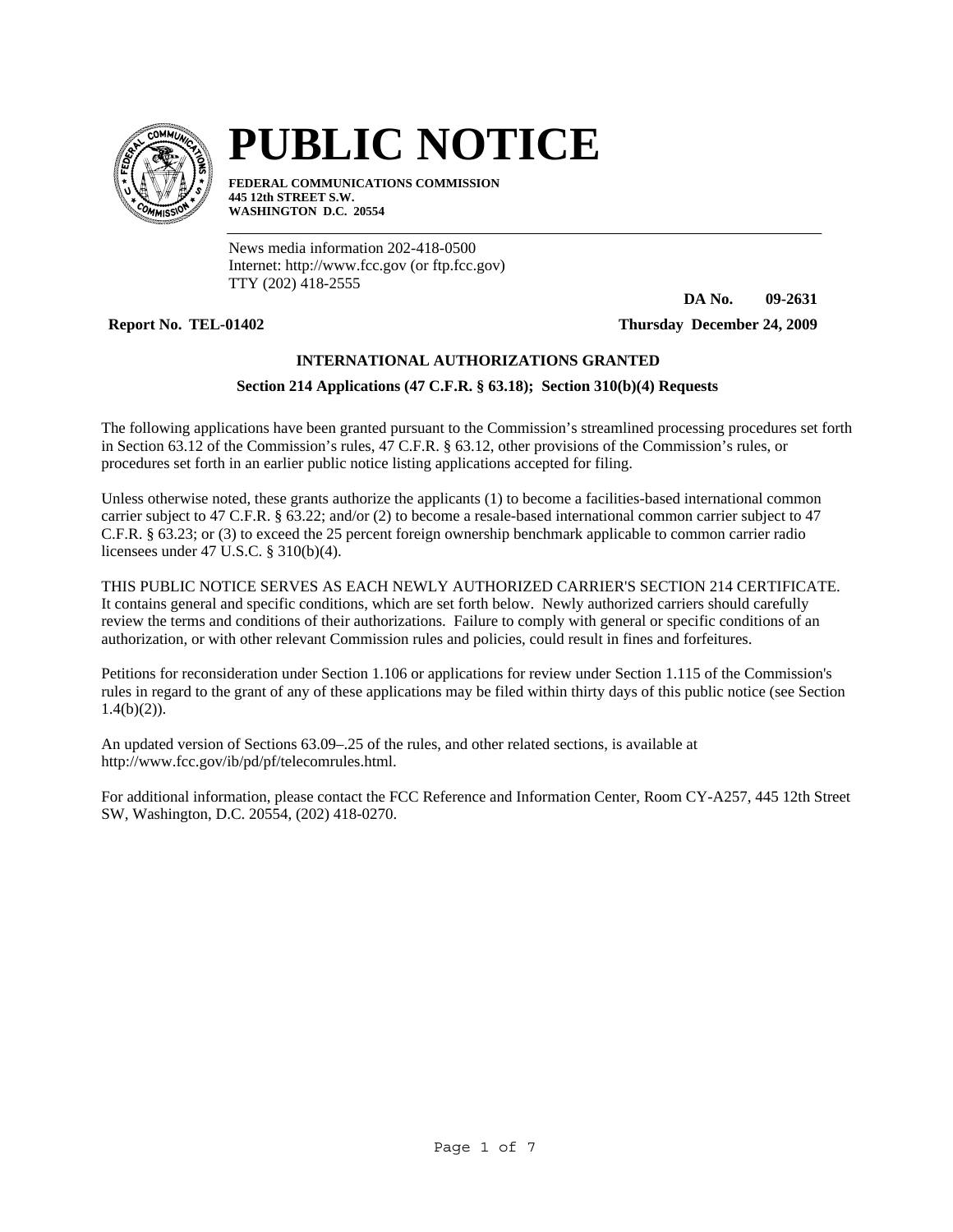**ISP-PDR-20090826-00008** E Grant of Authority Petition for Declaratory Ruling

T-Mobile USA, Inc.

Date of Action: 12/21/2009

T-Mobile USA, Inc. (T-Mobile or "Petitioner") requests a declaratory ruling, pursuant to section 310(b)(4) of the Communications Act of 1934, as amended (the "Act"), that it is not contrary to the public interest for Deutsche Telekom AG and its German shareholders to increase their indirect ownership interest in WALLC License, LLC (WALLC License Sub) from 30 percent, as previously authorized by the Commission, to 100 percent. WALLC License Sub is wholly owned by Wireless Alliance, LLC which is, in turn, owned by T-Mobile (30%) and Cellco Partnership d/b/a Verizon Wireless (Verizon Wireless) (70%). T-Mobile filed its petition in connection with the application to transfer control of WALLC License Sub from Verizon Wireless to T-Mobile. See ULS File No. 0003946812. WALLC License Sub holds two 20 MHz B block broadband Personal Communications Service (PCS) licenses that cover portions of Minnesota, North Dakota and South Dakota.

T-Mobile and Verizon Wireless have executed an Exchange Agreement dated August 5, 2009 (the "Agreement") under which licensee-subsidiaries of T-Mobile will assign certain PCS spectrum located in Oklahoma, Georgia, South Carolina and West Virginia to Verizon Wireless. In return, Verizon Wireless will cause its wholly-owned subsidiary, Rural Cellular Corporation (RCC), to transfer to T-Mobile all of RCC's membership interests in WALLC to T-Mobile. Upon consummation of the transaction, WALLC and WALLC License Sub will become wholly-owned subsidiaries of T-Mobile.

T-Mobile, a Delaware corporation, is ultimately wholly owned by Deutsche Telekom AG (DT), a publicly traded German corporation. The Federal Republic of Germany (FRG) currently holds a 14.83 percent direct interest in DT. Kreditanstalt fur Wiederaufbau (KFW), a bank organized under the laws of Germany, holds a 16.87 percent direct interest in DT. KFW is majority owned (80%) and controlled by the FRG. DT holds its interests in T-Mobile indirectly through two wholly-owned, direct and indirect subsidiaries: T-Mobile Global Zwischenholding GmbH (TGZ) and T-Mobile Global Holding GmbH (TGH), respectively, both of which are organized in Germany.

The Commission has previously granted a declaratory ruling approving the 100 percent indirect foreign ownership of T-Mobile USA by DT. See Applications of VoiceStream Wireless Corp., Powertel, Inc., Transferors, and Deutsche Telekom AG, Transferee, IB Docket No. 00-187, Memorandum Opinion and Order, FCC 01-142, 16 FCC Rcd 9779 (2001). The Commission has extended that ruling to cover additional common carrier services (see International Authorizations Granted, File No. ISP-PDR-20060510-0013, Public Notice, DA 06-2441, 21 FCC Rcd 14062 (IB 2006)), and it has authorized T-Mobile/DT to acquire up to and including 100% of the equity and voting interests of other common carriers (see, e.g., T-Mobile USA, Inc. and SunCom Wireless Holdings, Inc., WT Docket No. 07-237 and File No. ISP-PDR-20071001-00013, Memorandum Opinion and Order, FCC 08-46, 23 FCC Rcd 2515 (2008)).

We find, pursuant to the rules and policies established by the Commission's Foreign Participation Order, 12 FCC Rcd 23891 (1997), Order on Reconsideration, 15 FCC Rcd 18158 (2000), that the public interest would not be served by prohibiting the 100 percent indirect foreign ownership of WALLC License Sub by DT and its German shareholders. Specifically, this declaratory ruling permits the indirect foreign ownership of WALLC License Sub by: (1) TGZ and TGH (individually), 100 percent equity and voting interests, and (2) Deutsche Telekom AG (individually) and its German shareholders (collectively), 100 percent equity and voting interests. WALLC License Sub may have up to and including an additional, aggregate 25 percent indirect equity and/or voting interests from other foreign individuals and entities without seeking further Commission approval, subject to the following conditions: any additional investment shall not cause the amount attributable to a single foreign individual or entity to exceed 25 percent of WALLC License Sub's indirect equity or voting interests, and WALLC License Sub shall seek Commission approval before it accepts additional indirect investment from the FRG in excess of the amount permitted through the FRG's direct and indirect investment in DT.

This ruling is conditioned on compliance with the provisions of the Agreement entered into on January 12, 2001, as amended, between DT and the United States Department of Justice, the Federal Bureau of Investigation, and the United States Department of Homeland Security (which was made a party to the Agreement in January 2008). The January 12, 2001 Agreement is appended to the DT-VoiceStream Order, 16 FCC Rcd 9779, Appendix B.

This ruling is without prejudice to Commission action on the application for consent to the transfer of control of WALLC License Sub from Verizon Wireless to T-Mobile (ULS File No. 0003946812).

| ITC-214-20090612-00283                                                                                                                                                                                                                                                    |  | Е | Hibernia Atlantic U.S. LLC                                                                 |                 |            |  |  |  |  |  |
|---------------------------------------------------------------------------------------------------------------------------------------------------------------------------------------------------------------------------------------------------------------------------|--|---|--------------------------------------------------------------------------------------------|-----------------|------------|--|--|--|--|--|
| International Telecommunications Certificate                                                                                                                                                                                                                              |  |   |                                                                                            |                 |            |  |  |  |  |  |
| Service(s):                                                                                                                                                                                                                                                               |  |   | Global or Limited Global Facilities-Based Service, Global or Limited Global Resale Service |                 |            |  |  |  |  |  |
| <b>Grant of Authority</b>                                                                                                                                                                                                                                                 |  |   |                                                                                            | Date of Action: | 12/11/2009 |  |  |  |  |  |
| Application for authority to provide facilities-based service in accordance with section $63.18(e)(1)$ of the Commission's rules, and also to provide<br>resale service in accordance with section $63.18(e)(2)$ of the Commission's rules, 47 C.F.R. § 63.18(e)(1), (2). |  |   |                                                                                            |                 |            |  |  |  |  |  |
| ITC-214-20091120-00491                                                                                                                                                                                                                                                    |  |   |                                                                                            |                 |            |  |  |  |  |  |
|                                                                                                                                                                                                                                                                           |  | Ε | China Dragon Telecom Ltd.                                                                  |                 |            |  |  |  |  |  |
| International Telecommunications Certificate                                                                                                                                                                                                                              |  |   |                                                                                            |                 |            |  |  |  |  |  |
| Service(s):                                                                                                                                                                                                                                                               |  |   | Global or Limited Global Facilities-Based Service, Global or Limited Global Resale Service |                 |            |  |  |  |  |  |
| <b>Grant of Authority</b>                                                                                                                                                                                                                                                 |  |   |                                                                                            | Date of Action: | 12/18/2009 |  |  |  |  |  |

Application for authority to provide facilities-based service in accordance with section 63.18(e)(1) of the Commission's rules, and also to provide resale service in accordance with section 63.18(e)(2) of the Commission's rules, 47 C.F.R. § 63.18(e)(1), (2).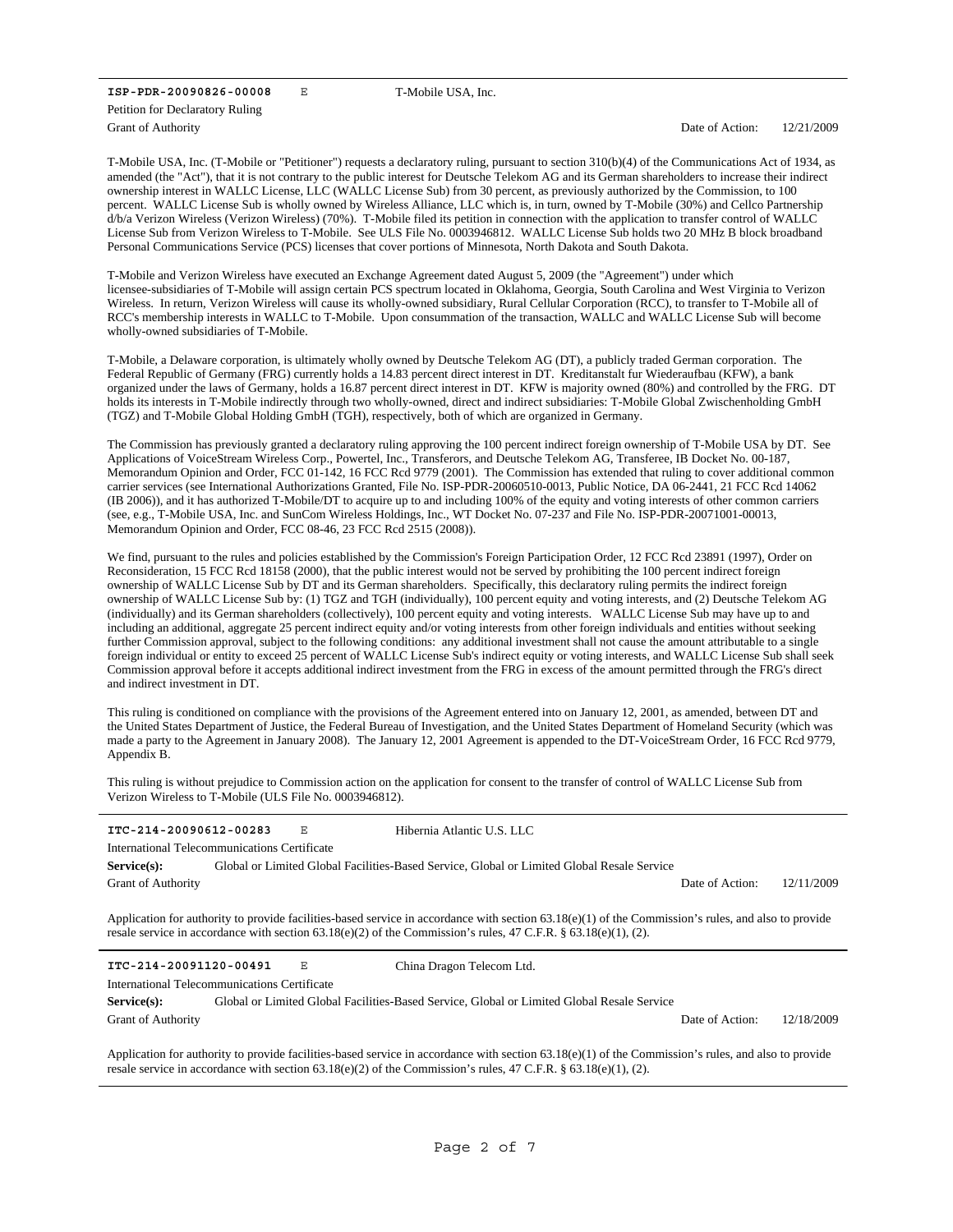| ITC-214-20091120-00492<br>$\mathbf{E}% _{t}$<br>Avaya Inc.                                                                                                                                                                                                                                                                                                                                                                            |                 |            |  |  |  |  |  |  |
|---------------------------------------------------------------------------------------------------------------------------------------------------------------------------------------------------------------------------------------------------------------------------------------------------------------------------------------------------------------------------------------------------------------------------------------|-----------------|------------|--|--|--|--|--|--|
| International Telecommunications Certificate                                                                                                                                                                                                                                                                                                                                                                                          |                 |            |  |  |  |  |  |  |
| Global or Limited Global Resale Service<br>$Service(s)$ :                                                                                                                                                                                                                                                                                                                                                                             |                 |            |  |  |  |  |  |  |
| <b>Grant of Authority</b>                                                                                                                                                                                                                                                                                                                                                                                                             | Date of Action: | 12/18/2009 |  |  |  |  |  |  |
| Application for authority to provide resale service in accordance with section $63.18(e)(2)$ of the Commission's rules, 47 C.F.R. § 63.18(e)(2).                                                                                                                                                                                                                                                                                      |                 |            |  |  |  |  |  |  |
| ITC-214-20091123-00501<br>E<br>SAL Spectrum, LLC                                                                                                                                                                                                                                                                                                                                                                                      |                 |            |  |  |  |  |  |  |
| International Telecommunications Certificate                                                                                                                                                                                                                                                                                                                                                                                          |                 |            |  |  |  |  |  |  |
| Global or Limited Global Facilities-Based Service, Global or Limited Global Resale Service<br>Service(s):                                                                                                                                                                                                                                                                                                                             |                 |            |  |  |  |  |  |  |
| <b>Grant of Authority</b>                                                                                                                                                                                                                                                                                                                                                                                                             | Date of Action: | 12/18/2009 |  |  |  |  |  |  |
| Application for authority to provide facilities-based service in accordance with section $63.18(e)(1)$ of the Commission's rules, and also to provide<br>resale service in accordance with section $63.18(e)(2)$ of the Commission's rules, 47 C.F.R. § $63.18(e)(1)$ , (2).<br>SAL agrees to be classified as a dominant carrier on the U.S.- Guyana route pursuant to Section 63.10 of the Commission's rules, 47 C.F.R §<br>63.10. |                 |            |  |  |  |  |  |  |
| ITC-214-20091125-00519<br>E<br>Associated Telecommunications Management Services, LLC                                                                                                                                                                                                                                                                                                                                                 |                 |            |  |  |  |  |  |  |
| International Telecommunications Certificate                                                                                                                                                                                                                                                                                                                                                                                          |                 |            |  |  |  |  |  |  |
| Global or Limited Global Facilities-Based Service, Global or Limited Global Resale Service<br>Service(s):                                                                                                                                                                                                                                                                                                                             |                 |            |  |  |  |  |  |  |
| Grant of Authority                                                                                                                                                                                                                                                                                                                                                                                                                    | Date of Action: | 12/18/2009 |  |  |  |  |  |  |
| Application for authority to provide facilities-based service in accordance with section $63.18(e)(1)$ of the Commission's rules, and also to provide<br>resale service in accordance with section $63.18(e)(2)$ of the Commission's rules, 47 C.F.R. § $63.18(e)(1)$ , (2).                                                                                                                                                          |                 |            |  |  |  |  |  |  |
| ITC-AMD-20091202-00508<br>P<br>TRINITY COMMUNICATIONS LTD<br>Amendment                                                                                                                                                                                                                                                                                                                                                                |                 |            |  |  |  |  |  |  |
| <b>Grant of Authority</b>                                                                                                                                                                                                                                                                                                                                                                                                             | Date of Action: | 12/18/2009 |  |  |  |  |  |  |
|                                                                                                                                                                                                                                                                                                                                                                                                                                       |                 |            |  |  |  |  |  |  |

Amendment filed to ITC-T/C-20090506-00204, an application for consent to the transfer of control of international section 214 authorization, ITC-214-20030515-00268, held by Trinity Communications Ltd. (Trinity) from Columbus Communications Ltd. (Columbus) to Cable Bahamas Ltd. (CBL).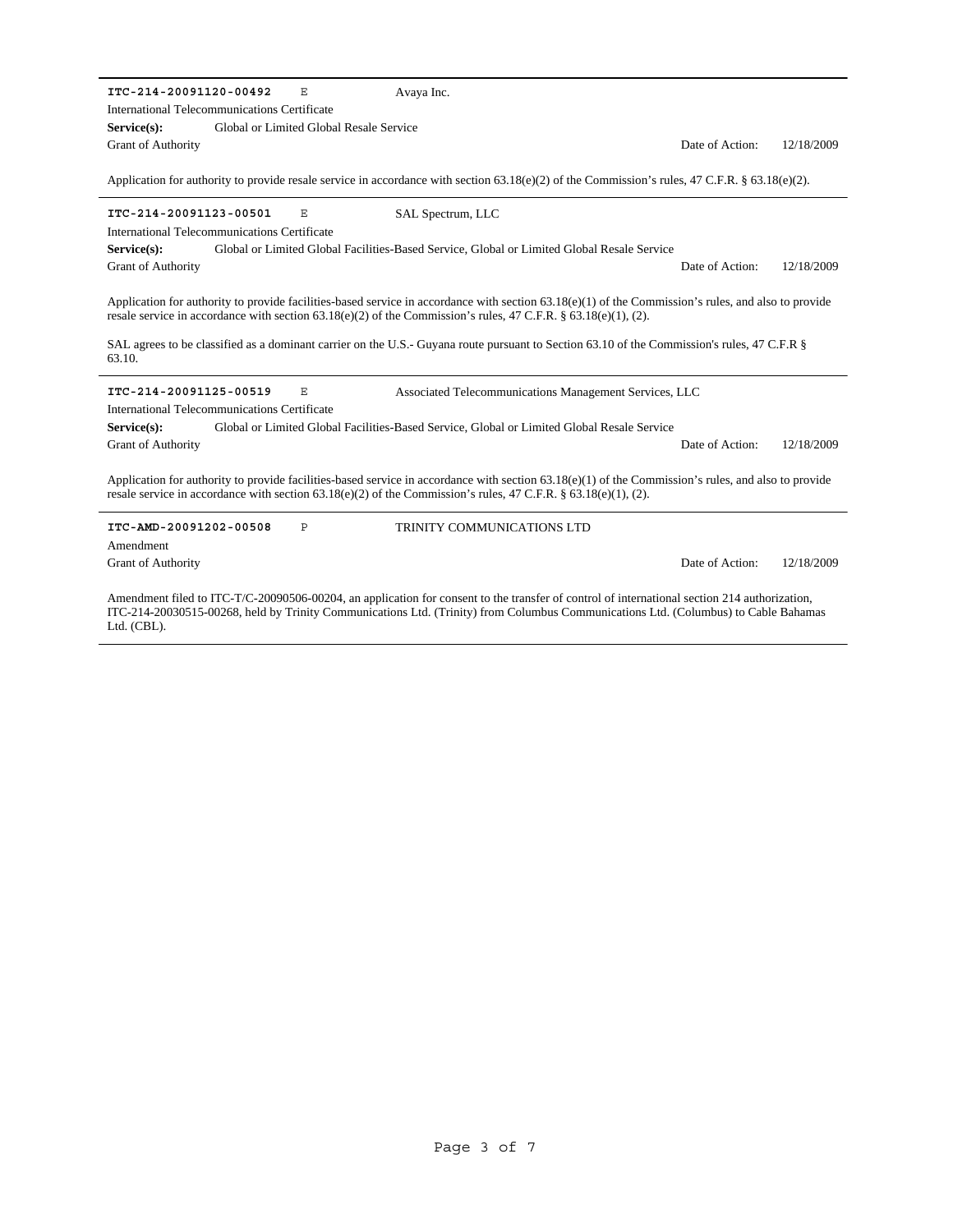#### **ITC-T/C-20090506-00204** E Transfer of Control

Grant of Authority

#### TRINITY COMMUNICATIONS LTD

Date of Action: 12/18/2009

**Current Licensee:** TRINITY COMMUNICATIONS LTD

#### FROM: COLUMBUS COMMUNICATIONS LTD

#### **TO:** CABLE BAHAMAS LTD.

Application for consent to the transfer of control of international section 214 authorization, ITC-214-20030515-00268, held by Trinity Communications Ltd. (Trinity) from Columbus Communications Ltd. (Columbus) to Cable Bahamas Ltd. (CBL). See DA 09-1856, rel. August 25, 2009. (The application was amended on December 2, 2009, ITC-AMD-20091202-00508.) Trinity is a wholly-owned subsidiary of Caribbean Crossing Ltd., which in turn is a wholly-owned subsidiary of CBL. Columbus is the controlling shareholder of CBL through a 30.2% equity interest in CBL and voting authority to elect three (3) of the five (5) directors of CBL.

Pursuant to the terms of a Share Purchase Agreement executed between CBL, Columbus and its indirect parent Columbus Communications Inc., Columbus will sell and CBL will purchase 100 percent of the shares in CBL currently owned by Columbus. As a result of the proposed transaction, the other existing owners will increase their ownership of CBL.

CBL has entered into a Trust Declaration pursuant to which 5,000,000 shares of CBL common stock currently held by Columbus will be held by a newly created trust independent of both CBL and the Government of the Bahamas (the "Trust"). Consequently, the Trust will have a 26.74% equity and voting interest in CBL. The trustee is Dr. Keva Bethel, a citizen of the Commonwealth of the Bahamas. The Government of the Bahamas will have a combined 21.39% equity and voting interest in CBL. (The National Insurance Board (NIB), an instrumentality of the Government of the Bahamas will hold a 16.23% interest and the Treasurer of the Government of the Bahamas will have a 5.16% interest.) No other individuals or entities will have a 10 percent or greater direct or indirect equity or voting interest in CBL.

The Trust will terminate 14 days after the occurrence of the first of the following to occur: (a) the sale by Bahamas Telecommunications Corporation of more than 50% of its capital shares to a third party other than the Government of The Bahamas or an instrumentality thereof; (b) the admission of the Commonwealth of The Bahamas to the World Trade Organization; (c) the dilution of the interest in CBL held by the Government of The Bahamas to a level that, if the Trust Shares were transferred to CBL, the combined equity and voting interest of the Government of The Bahamas in CBL would be 25% or less; or (d) the dissolution or liquidation of CBL. At that time the shares of CBL held by the trust will be distributed to the other existing owners of CBL and the Government of the Bahamas will have a 29.2% ownership interest in CBL. (NIB will hold a 21.9% interest and the Treasurer will have a 7.3% interest.) No other individuals or entities will have a 10 percent or greater direct or indirect equity or voting interest in CBL.

Grant of this application is conditioned upon Applicant notifying the Commission in writing of the termination of the Trust, the basis for the termination of the Trust, and the final equity and voting interests in Cable Bahamas Ltd. within thirty (30) days of the termination of the Trust.

This authorization is without prejudice to the Commission's action in any other related pending proceedings.

| ITC-T/C-20091120-00496     |             | Е | NuVox, Inc. |                 |            |
|----------------------------|-------------|---|-------------|-----------------|------------|
| <b>Transfer of Control</b> |             |   |             |                 |            |
| <b>Grant of Authority</b>  |             |   |             | Date of Action: | 12/18/2009 |
|                            |             |   |             |                 |            |
| <b>Current Licensee:</b>   | NuVox, Inc. |   |             |                 |            |

FROM: NuVox, Inc.

**TO:** Windstream Corporation

Application filed for consent to the transfer of control of international section 214 authorization, ITC-214-19990323-00165, held by NuVox, Inc. (NuVox) to Windstream Corporation (Windstream). The following wholly-owned subsidiaries of NuVox provide international service under authority of international section 214 authorization, ITC-214-19990323-00165, pursuant to section 63.21(h) of the Commission's rules, 47 C.F.R. §63.21(h): NuVox Communications, Inc.; NewSouth Communications of Virginia, Inc.; NuVox Communications of Arkansas, Inc.; NuVox Communications of Illinois, Inc.; NuVox Communications of Indiana, Inc.; NuVox Communications of Kansas, Inc.; NuVox Communications of Missouri, Inc.; NuVox Communications of Ohio, Inc.; and, NuVox Communications of Oklahoma; Inc.

Pursuant to the terms of an agreement and plan of merger executed on November 2, 2009, Windstream will acquire all of the shares of, and sole controlling interest in, NuVox. NuVox will merge with Night Merger Sub, Inc. (Newco), a wholly-owned subsidiary of Windstream. NuVox will emerge as the surviving entity, Newco will cease to exist as a separate corporate entity, and NuVox will be a wholly-owned subsidiary of Windstream. Windstream is a publicly-traded corporation in which no individual or entity holds 10 percent or greater direct or indirect equity or voting interest.

This authorization is without prejudice to the Commission's action in any other related pending proceedings.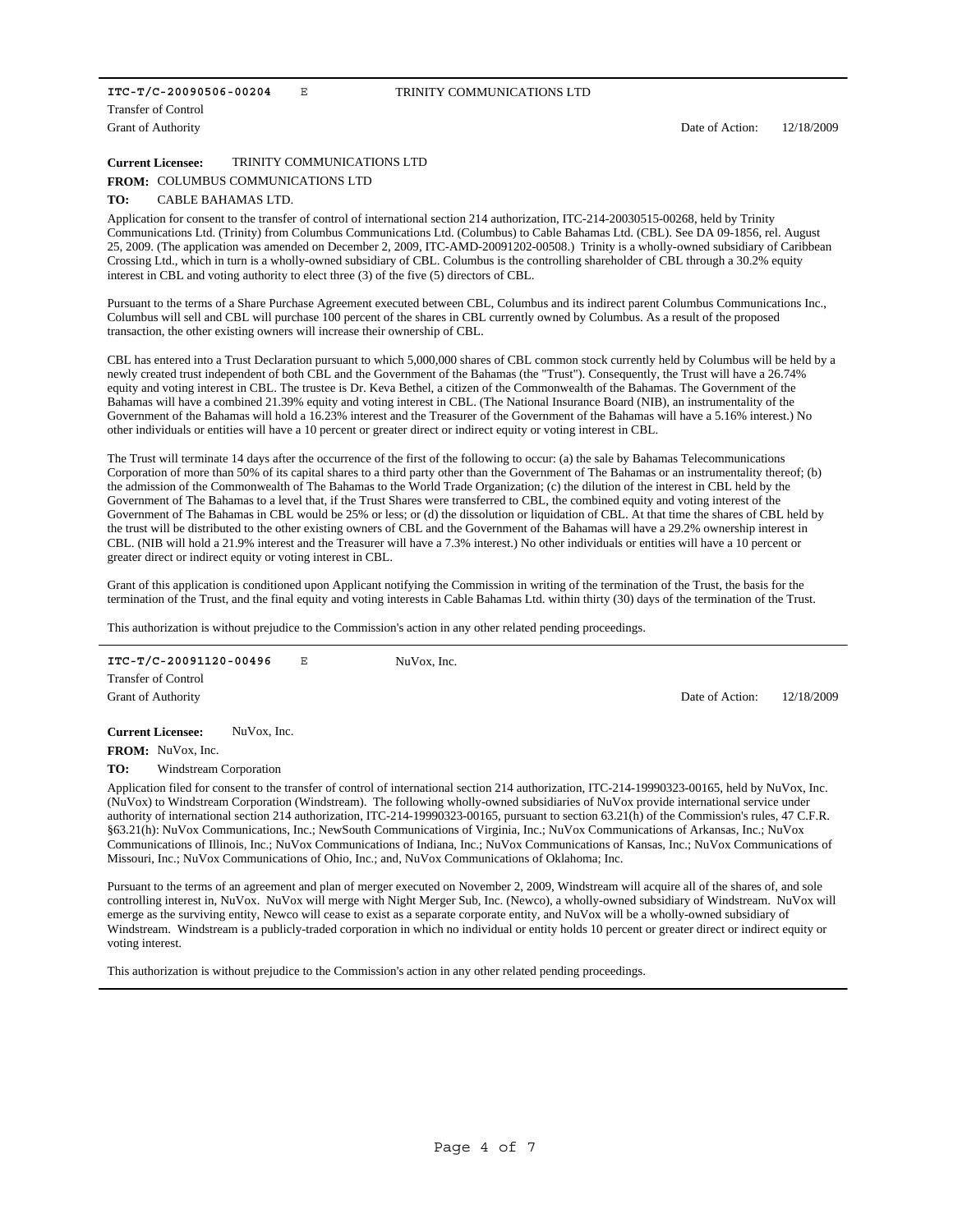## **ITC-T/C-20091214-00533** E

Grant of Authority Transfer of Control Comanche County Telecommunications, L.P.

Date of Action: 12/23/2009

**Current Licensee:** Comanche County Telecommunications, L.P.

FROM: Comanche County Telephone Company, Inc.

**TO:** Totelcom Communications, LLC

Notification filed December 14, 2009 of the pro forma transfer of control of international section 214 authorization, ITC-214-19990630-00431, held by Comanche County Telecommunications, L.P. (CCTLP), from Comanche County Telephone Company, Inc. (Comanche), to Totelcom Communications, LLC (Totelcom), effective December 9, 2009. Pursuant to a corporate restructuring, Comanche, the 100% direct parent of CCTLP, converted from a corporation to a limited liability company and changed its name from Comanche to Totelcom. First American Communications Enterprise, Inc. (FACE) held 100% of the stock of Comanche and now holds 100% of the membership interests in Totelcom.

# **SURRENDER**

#### **ITC-214-19941204-00392** Crawford Communications, Inc.

By letter filed December 17, 2009, Applicant notified the Commission of the Surrender of its international section 214 authorization, effective December 17, 2009.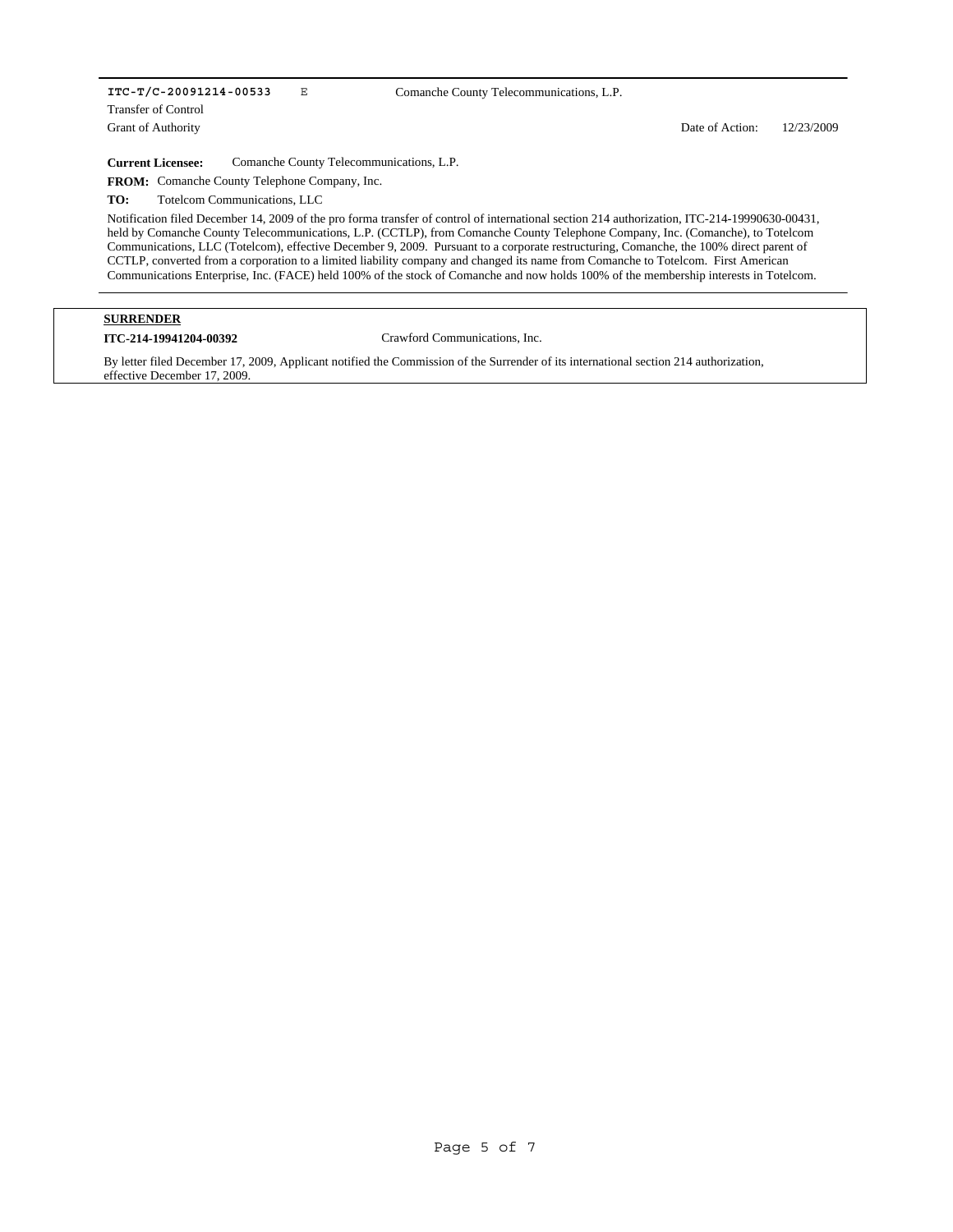# CONDITIONS APPLICABLE TO INTERNATIONAL SECTION 214 AUTHORIZATIONS

(1) These authorizations are subject to the Exclusion List for International Section 214 Authorizations, which identifies restrictions on providing service to particular countries or using particular facilities. The most recent Exclusion List is attached to this Public Notice. The list applies to all U.S. international carriers, including those that have previously received global or limited global Section 214 authority, whether by Public Notice or specific written order. Carriers are advised that the attached Exclusion List is subject to amendment at any time pursuant to the procedures set forth in Streamlining the International Section 214 Authorization Process and Tariff Requirements, IB Docket No. 95-118, 11 FCC Rcd 12884 (1996), para. 18. A copy of the current Exclusion List will be maintained in the FCC Reference and Information Center and will be available at http://www.fcc.gov/ib/pd/pf/telecomrules.html#exclusionlist. It also will be attached to each Public Notice that grants international Section 214 authority.

(2) The export of telecommunications services and related payments to countries that are subject to economic sanctions may be restricted. For information concerning current restrictions, call the Office of Foreign Assets Control, U.S. Department of the Treasury, (202) 622-2520.

(3) Carriers shall comply with the requirements of Section 63.11 of the Commission's rules, which requires notification by, and in certain circumstances prior notification by, U.S. carriers acquiring an affiliation with foreign carriers. A carrier that acquires an affiliation with a foreign carrier will be subject to possible reclassification as a dominant carrier on an affiliated route pursuant to the provisions of Section 63.10 of the rules.

(4) Carriers shall comply with the Commission's International Settlements Policy and associated filing requirements contained in Sections 43.51, 64.1001 and 64.1002 of the Commission's Rules, 47 C.F.R. §§ 43.51, 64.1001, 64.1002. The Commission modified these requirements most recently in International Settlements Policy Reform: International Settlement Rates, First Report and Order, FCC 04-53, 19 FCC Rcd 5709 (2004). In addition, any carrier interconnecting private lines to the U.S. public switched network at its switch, including any switch in which the carrier obtains capacity either through lease or otherwise, shall file annually with the Chief, International Bureau, a certified statement containing, on a country-specific basis, the number and type (e.g., 64 kbps circuits) of private lines interconnected in such manner. The Commission will treat the country of origin information as confidential. Carriers need not file their contracts for interconnection unless the Commission specifically requests. Carriers shall file their annual report on February 1 (covering international private lines interconnected during the preceding January 1 to December 31 period) of each year. International private lines to countries which the Commission has exempted from the International Settlements Policy at any time during a particular reporting period are exempt from this requirement. See 47 C.F.R. § 43.51(d). The Commission's list of U.S. international routes that are exempt from the International Settlements Policy may be viewed at http://www.fcc.gov/ib/pd/pf/isp\_exempt.html.

(5) Carriers authorized to provide private line service either on a facilities or resale basis are limited to the provision of such private line service only between the United States and those foreign points covered by their referenced applications for Section 214 authority. A carrier may provide switched services over its authorized resold private lines in the circumstances specified in Section 63.23(d) of the rules, 47 C.F. R. § 63.23(d).

(6) A carrier may engage in "switched hubbing" to countries that do not appear on the Commission's list of U.S. international routes that are exempt from the International Settlements Policy, set forth in Section 64.1002, 47 C.F.R. § 64.1002, provided the carrier complies with the requirements of Section 63.17(b) of the rules, 47 C.F.R. § 63.17(b). The Commission's list of U.S. international routes that are exempt from the International Settlements Policy may be viewed at http://www.fcc.gov/ib/pd/pf/isp\_exempt.html.

(7) Carriers shall comply with the "No Special Concessions" rule, Section 63.14, 47 C.F.R. § 63.14.

(8) Carriers regulated as dominant for the provision of a particular communications service on a particular route for any reason other than a foreign carrier affiliation under Section 63.10 of the rules shall file tariffs pursuant to Section 203 of the Communications Act, as amended, 47 U.S.C. § 203, and Part 61 of the Commission's Rules, 47 C.F.R. Part 61. Carriers shall not otherwise file tariffs except as permitted by Section 61.19 of the rules, 47 C.F.R. § 61.19. Except as specified in Section 20.15 with respect to commercial mobile radio service providers, carriers regulated as non-dominant, as defined in Section 61.3, and providing detariffed international services pursuant to Section 61.19, must comply with all applicable public disclosure and maintenance of information requirements in Sections 42.10 and 42.11.

(9) Carriers shall file the annual reports of overseas telecommunications traffic required by Section 43.61(a). Carriers shall also file the quarterly reports required by Section 43.61 in the circumstances specified in paragraphs (b) and (c) of

Page 6 of 7